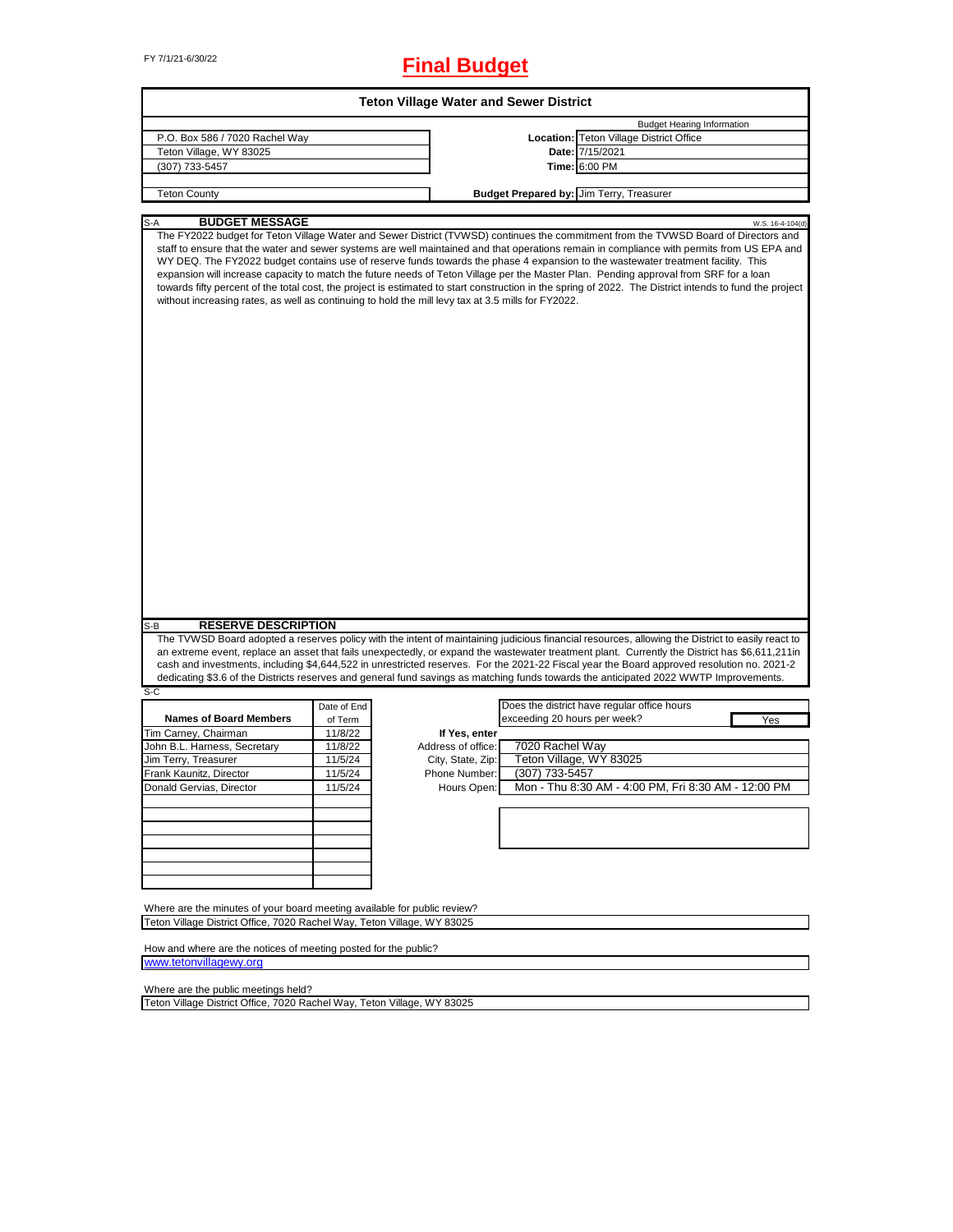### **FINAL BUDGET SUMMARY**

|       | <b>OVERVIEW</b>                                             | 2019-2020<br>Actual | 2020-2021<br>Estimated | 2021-2022<br>Proposed | <b>Final Approval</b> |
|-------|-------------------------------------------------------------|---------------------|------------------------|-----------------------|-----------------------|
|       |                                                             |                     |                        |                       |                       |
| $S-1$ | <b>Total Budgeted Expenditures</b>                          | \$2,278,627         | \$2,355,449            | \$3,314,813           | \$3,911,660           |
| $S-2$ | <b>Total Principal to Pay on Debt</b>                       | \$362.266           | \$415.025              | \$361,688             | \$361,688             |
| $S-3$ | <b>Total Change to Restricted Funds</b>                     | \$65,511            | \$65,325               | $-$ \$432,000         | $-$432,000$           |
|       |                                                             |                     |                        |                       |                       |
| $S-4$ | <b>Total General Fund and Forecasted Revenues Available</b> | \$4,052,834         | \$4,147,500            | \$4,876,958           | \$4,990,356           |
|       |                                                             |                     |                        |                       |                       |
| $S-5$ | Amount requested from County Commissioners                  | \$922,766           | \$1,002,792            | \$1,140,733           | \$1,141,156           |
|       |                                                             |                     |                        |                       |                       |
| $S-6$ | <b>Additional Funding Needed:</b>                           |                     |                        | \$0                   | \$0                   |

|              | <b>REVENUE SUMMARY</b>                       | 2019-2020           | 2020-2021              | 2021-2022                              | <b>Final Approval</b> |
|--------------|----------------------------------------------|---------------------|------------------------|----------------------------------------|-----------------------|
|              |                                              | Actual              | Estimated              | Proposed                               |                       |
|              |                                              |                     |                        |                                        |                       |
| $S-7$        | <b>Operating Revenues</b>                    | \$1,627,849         | \$1,688,946            | \$1,678,818                            | \$1,791,792           |
| $S-8$        | Tax levy (From the County Treasurer)         | \$922,766           | \$1,002,792            | \$1,140,733                            | \$1,141,156           |
| $S-9$        | <b>Government Support</b>                    | \$0                 | \$0                    | \$0                                    | \$0                   |
| $S-10$       | <b>Grants</b>                                | \$0                 | \$0                    | \$0                                    | \$0                   |
| $S-11$       | Other County Support (Not from Co. Treas.)   | \$0                 | \$0                    | \$0                                    | \$0                   |
| $S-12$       | <b>Miscellaneous</b>                         | \$167,161           | \$120,704              | \$108,708                              | \$108,708             |
| $S-13$       | <b>Other Forecasted Revenue</b>              | \$0                 | \$0                    | \$0                                    | \$0                   |
|              |                                              |                     |                        |                                        |                       |
| $S-14$       | <b>Total Revenue</b>                         | \$2,717,776         | \$2,812,442            | \$2,928,259                            | \$3,041,656           |
|              | FY 7/1/21-6/30/22                            |                     |                        | Teton Village Water and Sewer District |                       |
|              | <b>EXPENDITURE SUMMARY</b>                   | 2019-2020           | 2020-2021              | 2021-2022                              | Final Approval        |
|              |                                              | Actual              | Estimated              | Proposed                               |                       |
|              |                                              |                     |                        |                                        |                       |
| $S-15$       | <b>Capital Outlay</b>                        | \$408,523           | \$436,038              | \$795,850                              | \$1,361,896           |
| $S-16$       | Interest and Fees On Debt                    | \$76,137            | \$64,603               | \$55,503                               | \$55,503              |
| $S-17$       | Administration                               | \$189,067           | \$200,356              | \$228,080                              | \$228,080             |
| $S-18$       | <b>Operations</b>                            | \$1,177,302         | \$1,234,891            | \$1,339,470                            | \$1,360,381           |
| $S-19$       | <b>Indirect Costs</b>                        | \$427,598           | \$419,561              | \$463,910                              | \$473,800             |
| <b>S-20R</b> | <b>Expenditures paid by Reserves</b>         | \$0                 | \$0                    | \$432,000                              | \$432,000             |
| $S-20$       | <b>Total Expenditures</b>                    | \$2,278,627         | \$2,355,449            | \$3,314,813                            | \$3,911,660           |
|              |                                              |                     |                        |                                        |                       |
|              | <b>DEBT SUMMARY</b>                          | 2019-2020           | 2020-2021              | 2021-2022                              | Final Approval        |
|              |                                              | Actual              | Estimated              | Proposed                               |                       |
|              |                                              |                     |                        |                                        |                       |
| $S-21$       | <b>Principal Paid on Debt</b>                | \$362,266           | \$415,025              | \$361,688                              | \$361,688             |
|              |                                              |                     |                        |                                        |                       |
|              | <b>CASH AND INVESTMENTS</b>                  | 2019-2020<br>Actual | 2020-2021<br>Estimated | 2021-2022<br>Proposed                  | Final Approval        |
|              |                                              |                     |                        |                                        |                       |
| $S-22$       | <b>TOTAL GENERAL FUNDS</b>                   | \$1,335,058         | \$1,335,058            | \$1,948,699                            | \$1,948,699           |
|              |                                              |                     |                        |                                        |                       |
|              | <b>Summary of Reserve Funds</b>              |                     |                        |                                        |                       |
| $S-23$       | <b>Beginning Balance in Reserve Accounts</b> |                     |                        |                                        |                       |
| $S-24$       | a. Sinking and Debt Service Funds            | \$450,000           | \$450,000              | \$450,000                              | \$450,000             |
| $S-25$       | b. Reserves                                  | \$4,513,686         | \$4,579,197            | \$4,644,522                            | \$4,644,522           |
|              |                                              |                     |                        |                                        |                       |

 $S-26$  c. Bond Funds  $S0$   $S0$   $S0$   $S0$   $S0$   $S0$ **Total Reserves (a+b+c)** \$4,963,686 \$5,029,197 \$5,094,522 \$5,094,522 S-27 **Amount to be added**  S-28 a. Sinking and Debt Service Funds \$0 \$0 \$0 \$0 S-29 b. Reserves \$65,511 | \$65,325 || \$0 | \$0  $\begin{array}{|c|c|c|c|c|c|}\n\hline\nS-30 & C. & Bond Funds & \multicolumn{2}{c|}{50} & S0 & S0 & S0 & S0\n\end{array}$ 

**Total to be added (a+b+c) 665,511** \$65,325 **\$0** \$0 S-31 **Subtotal \$5,094,522 \$5,094,522 \$5,094,522 \$5,094,522 \$5,094,522 \$5,094,522** S-32 **Less Total to be spent** \$0 \$0 \$432,000 \$432,000 S-33 **TOTAL RESERVES AT END OF FISCAL YEAR \$5,029,197** \$5,094,522 \$4,662,522 \$4,662,522 *End of Summary*

*Budget Officer / District Official (if not same as "Submitted by")*

Date adopted by Special District

Teton Village, WY 83025 **DISTRICT ADDRESS:** P.O. Box 586 / 7020 Rachel Way **PREPARED BY:** Jim Terry, Treasurer

**DISTRICT PHONE:** (307) 733-5457

1/23/19 *Form approved by Wyoming Department of Audit, Public Funds Division Prepared in compliance with the Uniform Municipal Fiscal Procedures Act (W.S. 16-4-101 through 124) as it applies.*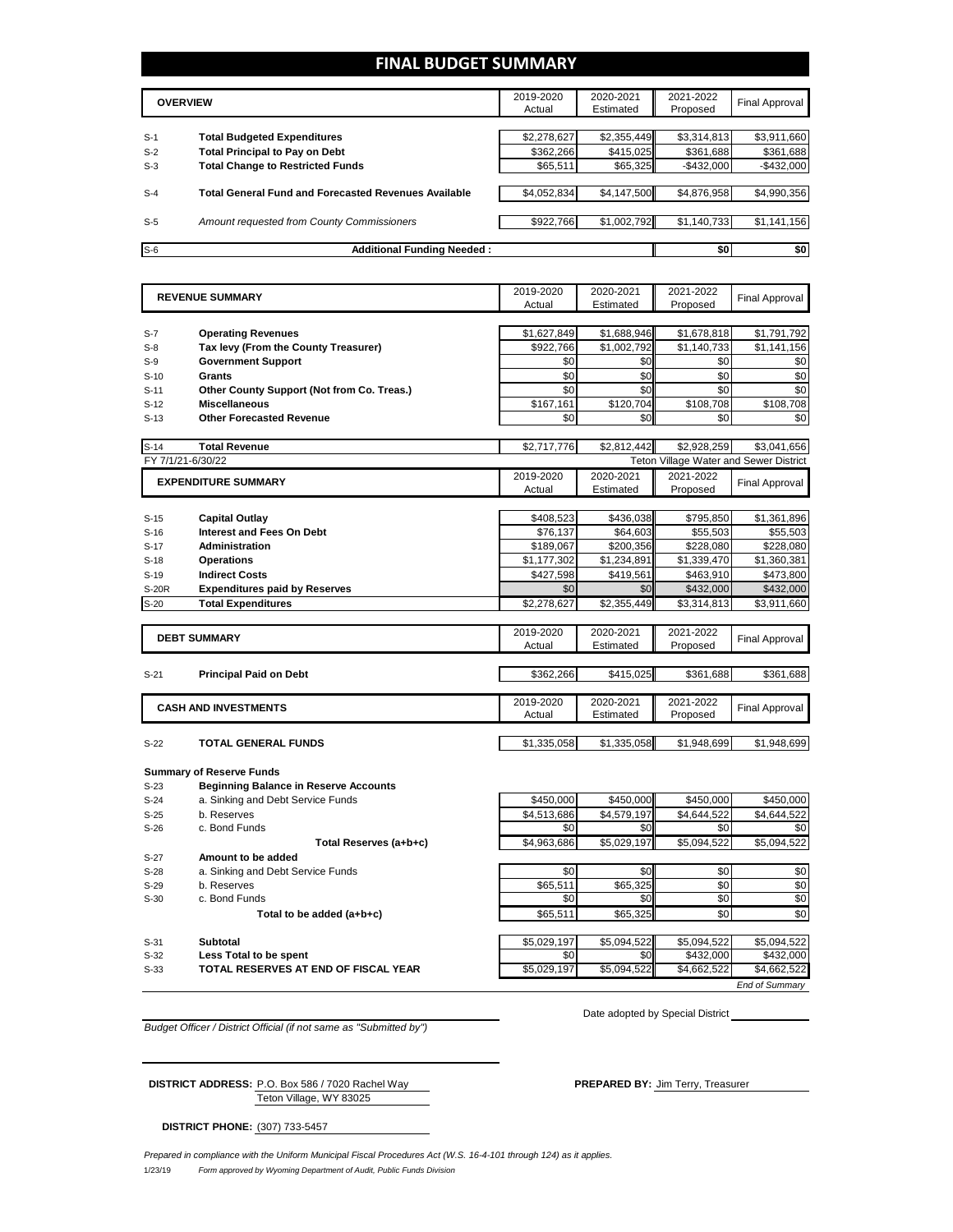# **Final Budget**

|                    | Teton Village Water and Sewer District                                                 |                                 |                     |                        | <b>FYE</b>            | 6/30/2022             |
|--------------------|----------------------------------------------------------------------------------------|---------------------------------|---------------------|------------------------|-----------------------|-----------------------|
|                    | <b>NAME OF DISTRICT/BOARD</b>                                                          |                                 |                     |                        |                       |                       |
|                    |                                                                                        |                                 |                     |                        |                       |                       |
|                    | PROPERTY TAXES AND ASSESSMENTS                                                         |                                 |                     |                        |                       |                       |
|                    |                                                                                        |                                 |                     |                        |                       |                       |
|                    |                                                                                        |                                 | 2019-2020           | 2020-2021              | 2021-2022             |                       |
|                    |                                                                                        | <b>DOA Chart</b><br>of Accounts | Actual              | Estimated              | Proposed              | <b>Final Approval</b> |
|                    |                                                                                        |                                 |                     |                        |                       |                       |
| $R-1$<br>$R-1.1$   | <b>Property Taxes and Assessments Received</b><br>Tax Levy (From the County Treasurer) | 4001                            | \$922,766           | \$1,002,792            | $$1,140,733$ \$       | 1,141,156             |
| $R-1.2$            | Other County Support (see note on the right)                                           | 4005                            |                     |                        |                       |                       |
|                    |                                                                                        |                                 |                     |                        |                       |                       |
|                    | <b>FORECASTED REVENUE</b>                                                              |                                 |                     |                        |                       |                       |
|                    |                                                                                        |                                 |                     |                        |                       |                       |
|                    |                                                                                        |                                 |                     |                        |                       |                       |
|                    |                                                                                        | <b>DOA Chart</b>                | 2019-2020<br>Actual | 2020-2021<br>Estimated | 2021-2022<br>Proposed | <b>Final Approval</b> |
|                    |                                                                                        | of Accounts                     |                     |                        |                       |                       |
| $R-2$              | <b>Revenues from Other Governments</b>                                                 |                                 |                     |                        |                       |                       |
| $R-2.1$            | State Aid                                                                              | 4211                            |                     |                        |                       |                       |
|                    | R-2.2 Additional County Aid (non-treasurer)                                            | 4237                            |                     |                        |                       |                       |
|                    | R-2.3 City (or Town) Aid                                                               | 4237                            |                     |                        |                       |                       |
|                    | R-2.4 Other (Specify)                                                                  | 4237                            |                     |                        |                       |                       |
| $R-2.5$            | <b>Total Government Support</b>                                                        |                                 | \$0                 | \$0                    | \$0                   | \$0                   |
| $R-3$              | <b>Operating Revenues</b>                                                              |                                 |                     |                        |                       |                       |
| $R - 3.1$          | <b>Customer Charges</b>                                                                | 4300                            | \$1,627,849         | \$1,688,946            | $$1,678,818$ \$       | 1,791,792             |
| $R - 3.2$          | Sales of Goods or Services                                                             | 4300                            |                     |                        |                       |                       |
|                    | R-3.3 Other Assessments                                                                | 4503                            |                     |                        |                       |                       |
| $R - 3.4$          | <b>Total Operating Revenues</b>                                                        |                                 | \$1,627,849         | \$1,688,946            | \$1,678,818           | \$1,791,792           |
| $R-4$              | <b>Grants</b>                                                                          |                                 |                     |                        |                       |                       |
| $R - 4.1$          | <b>Direct Federal Grants</b>                                                           | 4201                            |                     |                        |                       |                       |
|                    | R-4.2 Federal Grants thru State Agencies                                               | 4201                            |                     |                        |                       |                       |
|                    | R-4.3 Grants from State Agencies                                                       | 4211                            |                     |                        |                       |                       |
| $R - 4.4$          | <b>Total Grants</b>                                                                    |                                 | \$0                 | \$0                    | \$0                   | \$0                   |
| $R-5$              | <b>Miscellaneous Revenue</b>                                                           |                                 |                     |                        |                       |                       |
| $R - 5.1$          | Interest                                                                               | 4501                            | \$85,853            | \$42,364               | \$30,000              | \$30,000              |
| R-5.2              | Other: Specify                                                                         | 4500                            | \$37,155            | \$37,653               | \$40,708              | \$40,708              |
|                    | R-5.3 Other: See Additional                                                            |                                 | \$44,153            | \$40,687               | \$38,000              | \$38,000              |
| $R - 5.4$          | <b>Total Miscellaneous</b>                                                             |                                 | \$167,161           | \$120.704              | \$108,708             | \$108,708             |
| $R - 5.5$          | <b>Total Forecasted Revenue</b>                                                        |                                 | \$1,795,010         | \$1,809,650            | \$1,787,526           | \$1,900,500           |
|                    | <b>Other Forecasted Revenue</b>                                                        |                                 |                     |                        |                       |                       |
| $R-6$              | a. Other past due as estimated by Co. Treas.                                           | 4004                            |                     |                        |                       |                       |
| $R-6.1$<br>$R-6.2$ | b. Other forecasted revenue (specify):                                                 |                                 |                     |                        |                       |                       |
| $R-6.3$            |                                                                                        | 4500                            |                     |                        |                       |                       |
| $R-6.4$            |                                                                                        | 4500                            |                     |                        |                       |                       |
| $R-6.5$            |                                                                                        |                                 |                     |                        |                       |                       |
| $R-6.6$            | Total Other Forecasted Revenue (a+b)                                                   |                                 | \$0                 | \$0                    | \$0                   | \$0                   |
|                    |                                                                                        |                                 |                     |                        |                       |                       |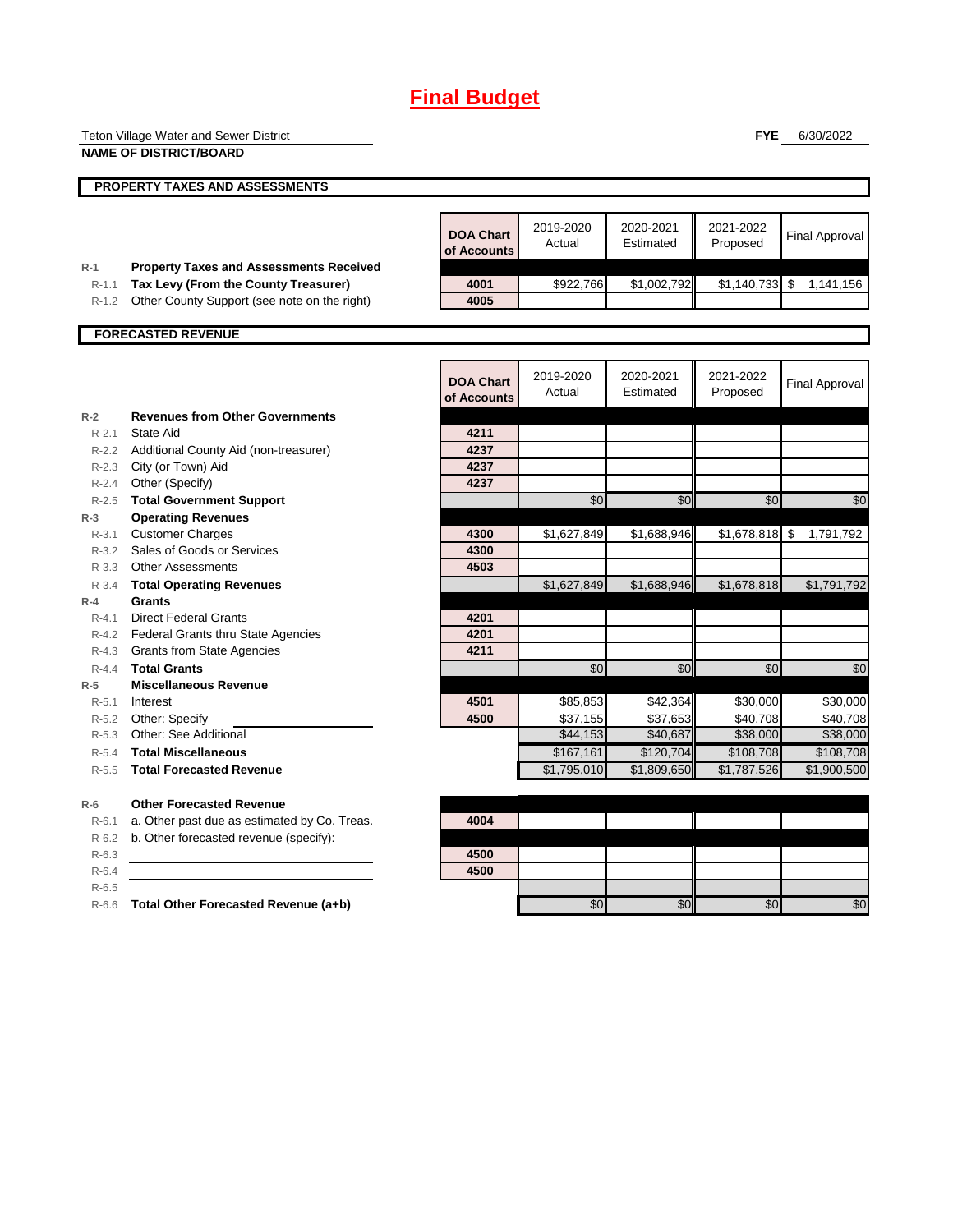#### **CAPITAL OUTLAY BUDGET**

|           |                         | UI ACCOL |
|-----------|-------------------------|----------|
| $E-1$     | <b>Capital Outlay</b>   |          |
| $E - 1.1$ | <b>Real Property</b>    | 6201     |
| $E - 1.2$ | Vehicles                | 6210     |
| $E-1.3$   | <b>Office Equipment</b> | 6211     |
| $E - 1.4$ | Other (Specify)         |          |
| $E-1.5$   | Water                   | 6200     |
| $E-1.6$   | Sewer                   | 6200     |
| $E-1.7$   | see additional details  |          |
|           |                         |          |

| E-1.8 <b>TOTAL CAPITAL OUTLAY</b> |  |
|-----------------------------------|--|

|           |                             | <b>DOA Chart</b><br>of Accounts | 2019-2020<br>Actual | 2020-2021<br>Estimated | 2021-2022<br>Proposed | Final Approval |
|-----------|-----------------------------|---------------------------------|---------------------|------------------------|-----------------------|----------------|
|           | <b>Capital Outlay</b>       |                                 |                     |                        |                       |                |
| $E - 1.1$ | <b>Real Property</b>        | 6201                            |                     |                        |                       |                |
| $E - 1.2$ | Vehicles                    | 6210                            |                     |                        |                       |                |
| $E - 1.3$ | Office Equipment            | 6211                            |                     |                        |                       |                |
| $E - 1.4$ | Other (Specify)             |                                 |                     |                        |                       |                |
| $E-1.5$   | Water                       | 6200                            | \$90,846            | \$255,963              | \$676,000             | \$691,000      |
| $E - 1.6$ | Sewer                       | 6200                            | \$277,307           | \$134,000              | \$90,000              | \$522,000      |
| $E-1.7$   | see additional details      |                                 | \$40,370            | \$46,075               | \$29,850              | \$148,896      |
| $E-1.8$   | <b>TOTAL CAPITAL OUTLAY</b> |                                 | \$408,523           | \$436,038              | \$795,850             | \$1,361,896    |

#### **ADMINISTRATION BUDGET**

|           |                                      | <b>DOA Chart</b><br>of Accounts | 2019-2020<br>Actual | 2020-2021<br>Estimated | 2021-2022<br>Proposed | <b>Final Approval</b> |
|-----------|--------------------------------------|---------------------------------|---------------------|------------------------|-----------------------|-----------------------|
| $E-2$     | <b>Personnel Services</b>            |                                 |                     |                        |                       |                       |
| $E - 2.1$ | Administrator                        | 7002                            | \$121,425           | \$136,445              | \$141,480             | \$141,480             |
| $E - 2.2$ | Secretary                            | 7003                            |                     |                        |                       |                       |
| $E - 2.3$ | Clerical                             | 7004                            |                     |                        |                       |                       |
| $E - 2.4$ | Other (Specify)                      |                                 |                     |                        |                       |                       |
| $E - 2.5$ |                                      | 7005                            |                     |                        |                       |                       |
| $E - 2.6$ |                                      | 7005                            |                     |                        |                       |                       |
| $E - 2.7$ |                                      |                                 |                     |                        |                       |                       |
| $E-3$     | <b>Board Expenses</b>                |                                 |                     |                        |                       |                       |
| $E - 3.1$ | Travel                               | 7011                            |                     |                        |                       |                       |
| $E - 3.2$ | Mileage                              | 7012                            |                     |                        |                       |                       |
| $E - 3.3$ | Other (Specify)                      |                                 |                     |                        |                       |                       |
| $E - 3.4$ | <b>Director Stipends</b>             | 7013                            | \$1,900             | \$2,000                | \$2,000               | \$2,000               |
| $E - 3.5$ |                                      | 7013                            |                     |                        |                       |                       |
| $E - 3.6$ |                                      |                                 |                     |                        |                       |                       |
| $E-4$     | <b>Contractual Services</b>          |                                 |                     |                        |                       |                       |
| $E - 4.1$ | Legal                                | 7021                            | \$15,000            | \$3,000                | \$5,000               | \$5,000               |
| $E - 4.2$ | Accounting/Auditing                  | 7022                            | \$10,300            | \$11,000               | \$11,000              | \$11,000              |
| $E - 4.3$ | Other (Specify)                      |                                 |                     |                        |                       |                       |
| $E-4.4$   |                                      | 7023                            |                     |                        |                       |                       |
| $E-4.5$   |                                      | 7023                            |                     |                        |                       |                       |
| $E - 4.6$ |                                      |                                 |                     |                        |                       |                       |
| $E-5$     | <b>Other Administrative Expenses</b> |                                 |                     |                        |                       |                       |
| $E - 5.1$ | <b>Office Supplies</b>               | 7031                            | \$3,750             | \$1,100                | \$3,000               | \$3,000               |
| $E - 5.2$ | Office equipment, rent & repair      | 7032                            | \$2,030             | \$4,000                | \$4,000               | \$4,000               |
| $E-5.3$   | Education                            | 7033                            | \$55                | \$0                    | \$0                   |                       |
| $E - 5.4$ | Registrations                        | 7034                            | \$0                 | \$0                    | \$0                   |                       |
| $E - 5.5$ | Other (Specify)                      |                                 |                     |                        |                       |                       |
| $E-5.6$   | Office/Apt Landscaping, Util & Maint | 7035                            | \$14,500            | \$15,974               | \$20,000              | \$20,000              |
| $E - 5.7$ | <b>Bank Charges</b>                  | 7035                            | \$60                | \$16                   | \$100                 | \$100                 |
| $E - 5.8$ | see additional details               |                                 | \$20,047            | \$26,822               | \$41,500              | \$41,500              |
| $E-6$     | <b>TOTAL ADMINISTRATION</b>          |                                 | \$189,067           | \$200,356              | \$228,080             | \$228,080             |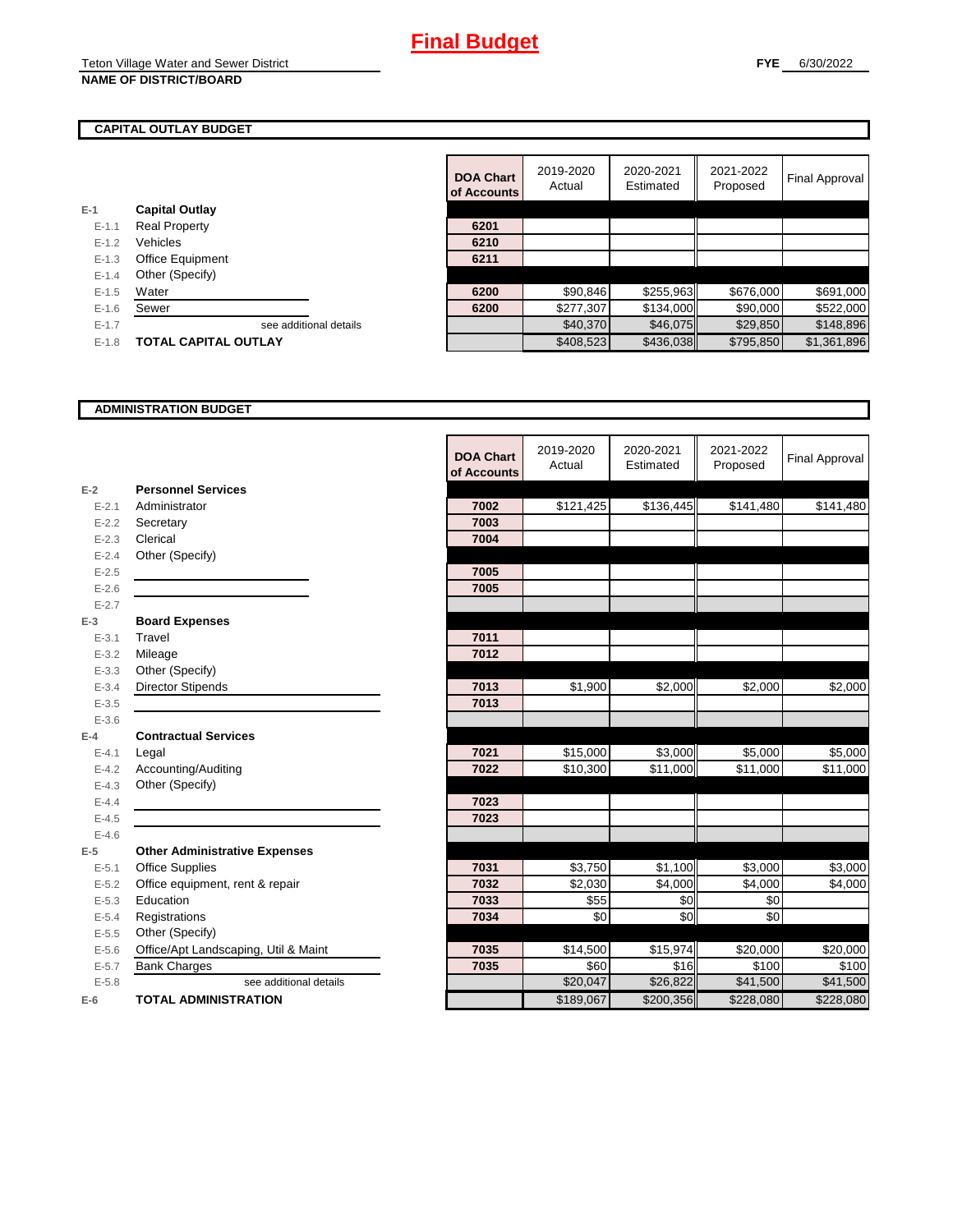### **OPERATIONS BUDGET**

|                        |                                                          | <b>DOA Chart</b><br>of Accounts | 2019-2020<br>Actual | 2020-2021<br>Estimated | 2021-2022<br>Proposed | <b>Final Approval</b> |
|------------------------|----------------------------------------------------------|---------------------------------|---------------------|------------------------|-----------------------|-----------------------|
| $E-7$                  | <b>Personnel Services</b>                                | 7202                            |                     |                        | \$717,270             |                       |
| $E - 7.1$<br>$E - 7.2$ | Wages--Operations<br><b>Service Contracts</b>            | 7203                            | \$626,462           | \$657,581              |                       | \$735,181             |
| $E - 7.3$              | Other (Specify)                                          |                                 |                     |                        |                       |                       |
| $E - 7.4$              |                                                          | 7204                            |                     |                        |                       |                       |
| $E - 7.5$              |                                                          | 7204                            |                     |                        |                       |                       |
| $E - 7.6$              |                                                          |                                 |                     |                        |                       |                       |
| $E-8$                  | <b>Travel</b>                                            |                                 |                     |                        |                       |                       |
| $E - 8.1$              | Mileage                                                  | 7211                            | \$8,762             | \$6,200                | \$13,000              | \$13,000              |
| $E - 8.2$              | Other (Specify)                                          |                                 |                     |                        |                       |                       |
| $E - 8.3$              | Training & Schools                                       | 7212                            | \$6,289             | \$9,500                | \$15,000              | \$15,000              |
| $E - 8.4$              |                                                          | 7212                            | \$0                 | \$0                    | \$0                   |                       |
| $E - 8.5$              |                                                          |                                 |                     |                        |                       |                       |
| $E-9$                  | <b>Operating supplies (List)</b>                         |                                 |                     |                        |                       |                       |
| $E-9.1$                | Physical Plant - Water                                   | 7220                            | \$18,018            | \$20,253               | \$19,200              | \$19,200              |
| $E - 9.2$              | Physical Plant - Sewer                                   | 7220                            | \$101,377           | \$91,000               | \$101,000             | \$101,000             |
| $E - 9.3$              |                                                          | 7220                            |                     |                        |                       |                       |
| $E - 9.4$              |                                                          | 7220                            |                     |                        |                       |                       |
| $E - 9.5$              |                                                          |                                 |                     |                        |                       |                       |
| $E-10$                 | <b>Program Services (List)</b>                           |                                 |                     |                        |                       |                       |
| $E-10.1$               | Maintain Plant - Water                                   | 7230                            | \$87,531            | \$88,594               | \$98,500              | \$94,500              |
| $E-10.2$               | Maintain Plant - Sewer                                   | 7230                            | \$190,747           | \$206,231              | \$215,500             | \$217,500             |
| $E-10.3$               |                                                          | 7230                            |                     |                        |                       |                       |
| $E-10.4$               |                                                          | 7230                            |                     |                        |                       |                       |
| $E-10.5$               |                                                          |                                 |                     |                        |                       |                       |
| $E-11$                 | <b>Contractual Arrangements (List)</b>                   |                                 |                     |                        |                       |                       |
| $E-11.1$               | Engineering                                              | 7400                            | \$16,500            | \$23,032               | \$14,500              | \$14,500              |
| $E-11.2$               | <b>Consultant Fees</b>                                   | 7400                            | \$3,616             | \$5,500                | \$7,500               | \$7,500               |
| $E-11.3$               |                                                          | 7400                            |                     |                        |                       |                       |
| $E - 11.4$             |                                                          | 7400                            |                     |                        |                       |                       |
| $E-11.5$               |                                                          |                                 |                     |                        |                       |                       |
| $E-12$                 | <b>Other operations (Specify)</b><br>Vehicle Maintenance | 7450                            |                     | \$3,000                |                       |                       |
| $E-12.1$<br>$E-12.2$   | Vehicle Gas & Oil                                        | 7450                            | \$5,000<br>\$5,000  | \$2,000                | \$5,000<br>\$5,000    | \$5,000<br>\$5,000    |
| $E-12.3$               | <b>Utilities</b>                                         | 7450                            | \$108,000           | \$122,000              | \$128,000             | \$133,000             |
| $E-12.4$               |                                                          | 7450                            |                     |                        |                       |                       |
| $E-12.5$               |                                                          |                                 |                     |                        |                       |                       |
| $E-13$                 | <b>TOTAL OPERATIONS</b>                                  |                                 | \$1,177,302         | \$1,234,891            | \$1,339,470           | \$1,360,381           |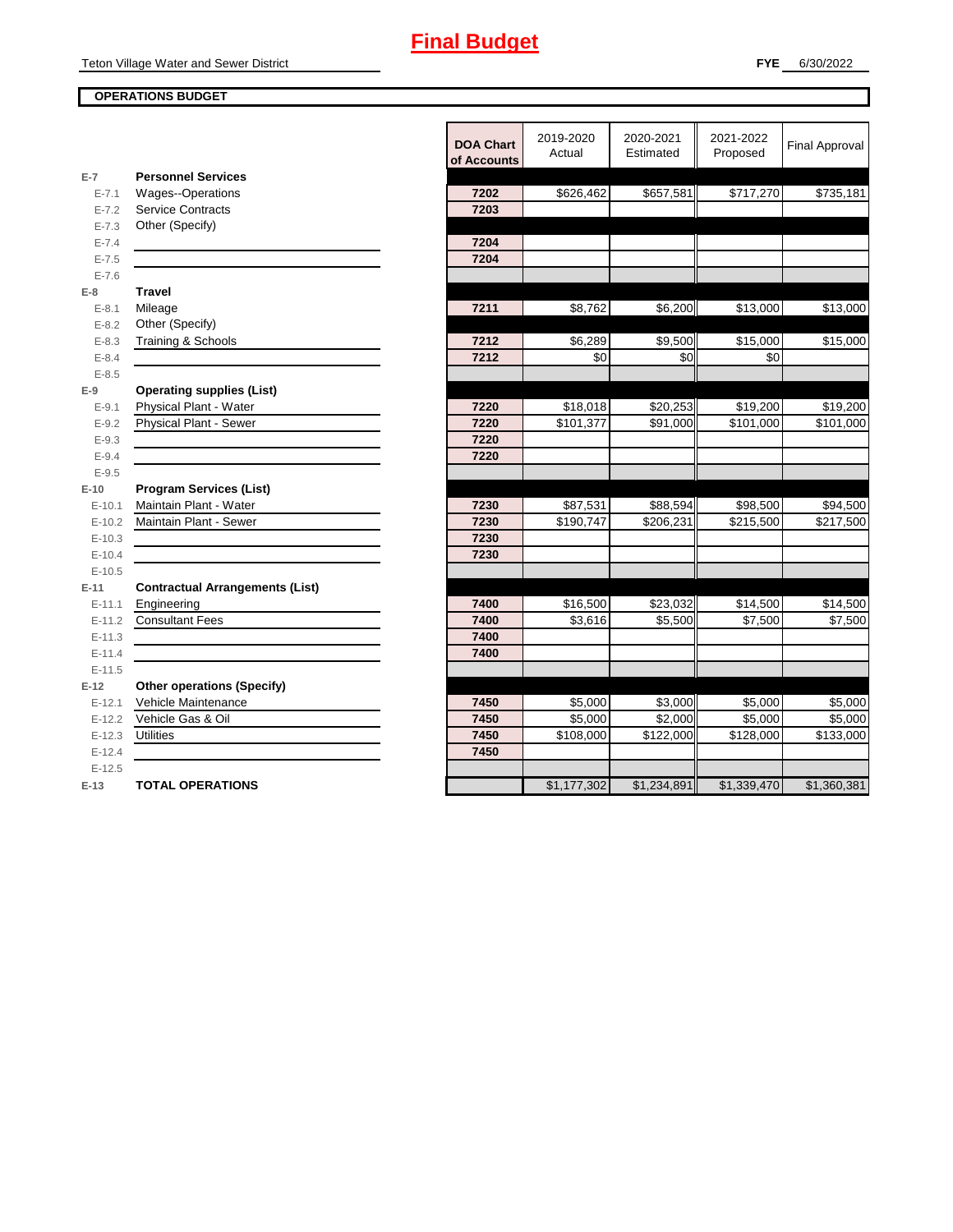### **INDIRECT COSTS BUDGET**

|          |                              | <b>DOA Chart</b><br>of Accounts | 2019-2020<br>Actual | 2020-2021<br>Estimated | 2021-2022<br>Proposed | Final Approval |
|----------|------------------------------|---------------------------------|---------------------|------------------------|-----------------------|----------------|
| $E-14$   | Insurance                    |                                 |                     |                        |                       |                |
| $E-14.1$ | Liability                    | 7502                            | \$13,064            | \$13,370               | \$13,500              | \$13,500       |
| $E-14.2$ | Buildings and vehicles       | 7503                            | \$28,926            | \$28,175               | \$33,500              | \$33,500       |
| $E-14.3$ | Equipment                    | 7504                            | \$250               | \$743                  | \$750                 | \$750          |
| $E-14.4$ | Other (Specify)              |                                 |                     |                        |                       |                |
| $E-14.5$ | <b>Surety Bonds</b>          | 7505                            | \$650               | \$700                  | \$700                 | \$700          |
| $E-14.6$ |                              | 7505                            |                     |                        |                       |                |
| $E-14.7$ |                              |                                 |                     |                        |                       |                |
| $E-15$   | Indirect payroll costs:      |                                 |                     |                        |                       |                |
| $E-15.1$ | FICA (Social Security) taxes | 7511                            | \$53,635            | \$50,685               | \$65,694              | \$67,753       |
| $E-15.2$ | <b>Workers Compensation</b>  | 7512                            | \$7,234             | \$5,175                | \$6,784               | \$6,997        |
| $E-15.3$ | <b>Unemployment Taxes</b>    | 7513                            | \$8,678             | \$1,136                | \$1,374               | \$1,417        |
| $E-15.4$ | Retirement                   | 7514                            | \$117,146           | \$120,091              | \$128,812             | \$129,999      |
| $E-15.5$ | <b>Health Insurance</b>      | 7515                            | \$171,639           | \$174,420              | \$177,414             | \$184,309      |
| $E-15.6$ | Other (Specify)              |                                 |                     |                        |                       |                |
| $E-15.7$ | Medicare                     | 7516                            | \$12,544            | \$11,854               | \$12,452              | \$12,842       |
| $E-15.8$ | LT Diabilty & Vision Care    | 7516                            | \$11,432            | \$12,012               | \$13,930              | \$13,033       |
| $E-15.9$ | see additional details       |                                 | \$2,400             | \$1,200                | \$9,000               | \$9,000        |
|          |                              |                                 |                     |                        |                       |                |
| $E-17$   | <b>TOTAL INDIRECT COSTS</b>  |                                 | \$427,598           | \$419,561              | \$463,910             | \$473,800      |

### **DEBT SERVICE BUDGET**

| <b>DOA Chart</b><br>of Accounts | 2019-2020<br>Actual | 2020-2021<br>Estimated | 2021-2022<br>Proposed | <b>Final Approval</b> |
|---------------------------------|---------------------|------------------------|-----------------------|-----------------------|
|                                 |                     |                        |                       |                       |
| 6401                            | \$362,266           | \$415,025              | \$361,688             | \$361,688             |
| 6410                            | \$76,137            | \$64,603               | \$55,503              | \$55,503              |
| 6420                            |                     |                        |                       |                       |
|                                 | \$438,403           | \$479,628              | \$417,191             | \$417,191             |

| D-1 |  | <b>Debt Service</b> |  |
|-----|--|---------------------|--|
|-----|--|---------------------|--|

**D-1.1 Principal** 

**D-1.2 Interest** 

D-1.3 **Fees** 

**D-2 TOTAL DEBT SERVICE**